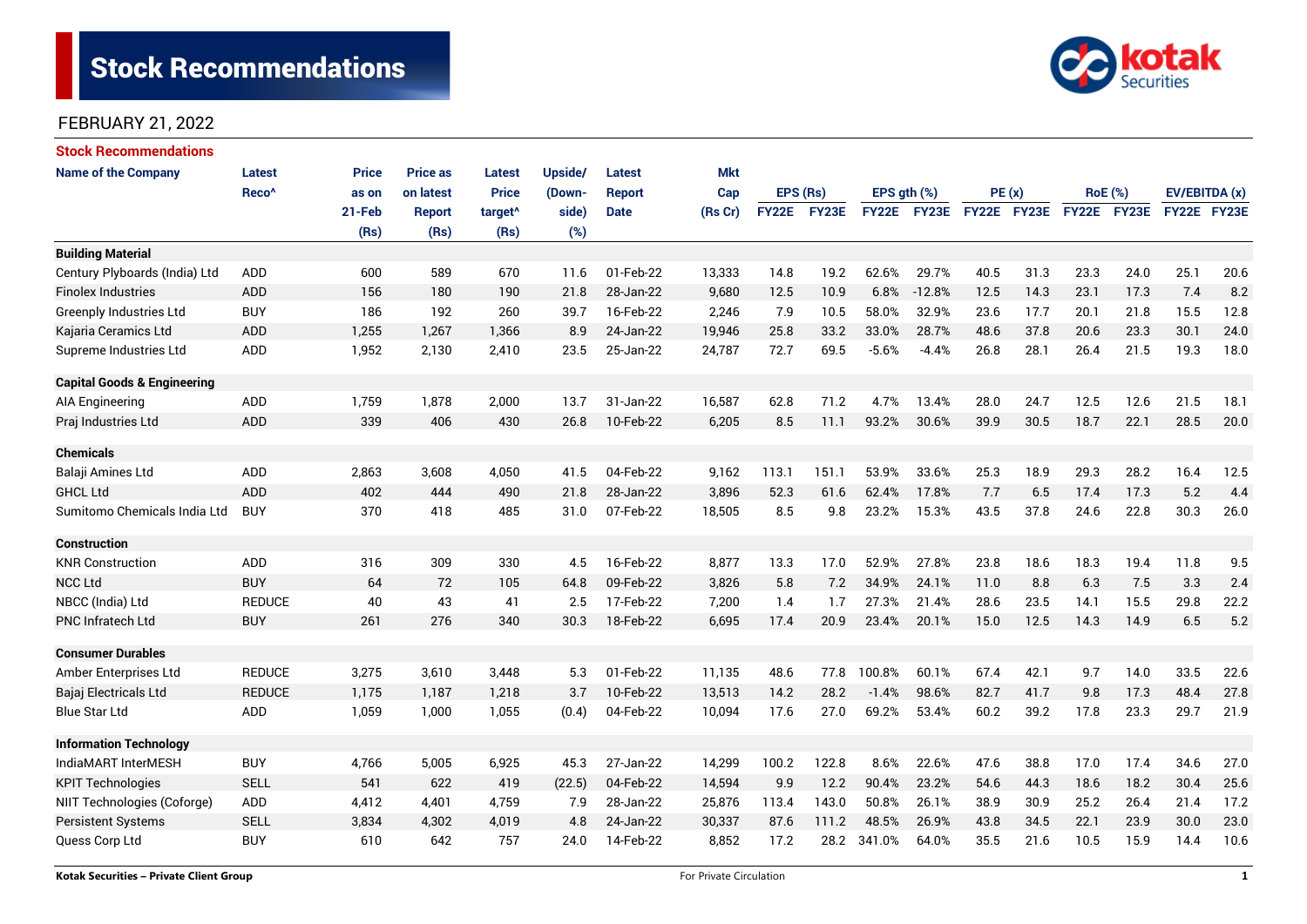

### FEBRUARY 21, 2022

| <b>Stock Recommendations</b>       |                   |              |                 |                     |         |               |            |              |       |                    |             |             |      |                |      |               |      |
|------------------------------------|-------------------|--------------|-----------------|---------------------|---------|---------------|------------|--------------|-------|--------------------|-------------|-------------|------|----------------|------|---------------|------|
| <b>Name of the Company</b>         | Latest            | <b>Price</b> | <b>Price as</b> | Latest              | Upside/ | Latest        | <b>Mkt</b> |              |       |                    |             |             |      |                |      |               |      |
|                                    | Reco <sup>^</sup> | as on        | on latest       | <b>Price</b>        | (Down-  | <b>Report</b> | Cap        | EPS (Rs)     |       | EPS $qth$ $(\%)$   |             | PE(x)       |      | <b>RoE</b> (%) |      | EV/EBITDA (x) |      |
|                                    |                   | 21-Feb       | <b>Report</b>   | target <sup>^</sup> | side)   | <b>Date</b>   | (Rs Cr)    | <b>FY22E</b> | FY23E |                    | FY22E FY23E | FY22E FY23E |      | FY22E FY23E    |      | FY22E FY23E   |      |
|                                    |                   | (Rs)         | (Rs)            | (Rs)                | (%)     |               |            |              |       |                    |             |             |      |                |      |               |      |
| <b>Metals &amp; Mining</b>         |                   |              |                 |                     |         |               |            |              |       |                    |             |             |      |                |      |               |      |
| <b>MOIL Ltd</b>                    | <b>BUY</b>        | 171          | 170             | 215                 | 25.6    | 18-Feb-22     | 4,561      | 14.5         | 16.4  | 95.9%              | 13.1%       | 11.8        | 10.4 | 11.5           | 12.2 | 5.8           | 4.4  |
| <b>APL Apollo Tubes Ltd</b>        | <b>BUY</b>        | 829          | 820             | 980                 | 18.2    | 28-Jan-22     | 20,729     | 21.0         | 27.0  | $-27.6%$           | 28.6%       | 39.5        | 30.7 | 26.7           | 26.8 | 22.7          | 18.0 |
|                                    |                   |              |                 |                     |         |               |            |              |       |                    |             |             |      |                |      |               |      |
| Oil & Gas                          |                   |              |                 |                     |         |               |            |              |       |                    |             |             |      |                |      |               |      |
| Chennai Petroleum Corp             | <b>BUY</b>        | 103          | 104             | 127                 | 23.3    | 25-Jan-22     | 1,535      | 30.3         | 18.2  | 75.1%              | $-39.9%$    | 3.4         | 5.7  | 24.6           | 12.5 | 6.7           | 8.2  |
| Gujarat Gas                        | <b>ADD</b>        | 661          | 660             | 734                 | 11.1    | 10-Feb-22     | 45,453     | 18.7         | 26.7  | 0.5%               | 42.8%       | 35.3        | 24.7 | 24.3           | 27.3 | 21.7          | 15.7 |
| <b>MRPL</b>                        | ADD               | 42           | 47              | 50                  | 19.8    | 31-Jan-22     | 7,315      | 1.2          |       | 6.8 -137.5% 466.7% |             | 34.8        | 6.1  | 4.7            | 23.8 | 13.3          | 8.7  |
| <b>Paints</b>                      |                   |              |                 |                     |         |               |            |              |       |                    |             |             |      |                |      |               |      |
| Akzo Nobel India Ltd               | <b>BUY</b>        | 1,920        | 1,887           | 2,670               | 39.1    | 14-Feb-22     | 8,966      | 57.9         | 67.2  | 27.3%              | 16.1%       | 33.2        | 28.6 | 17.9           | 19.7 | 20.0          | 17.0 |
| <b>Pharmaceuticals</b>             |                   |              |                 |                     |         |               |            |              |       |                    |             |             |      |                |      |               |      |
| Suven Pharmaceuticals              | <b>REDUCE</b>     | 541          | 561             | 550                 | 1.7     | 17-Aug-21     | 13,735     | 16.9         | 21.1  | 19.0%              | 24.9%       | 32.0        | 25.6 | 27.6           | 26.5 | 25.0          | 19.5 |
| <b>Transportation</b>              |                   |              |                 |                     |         |               |            |              |       |                    |             |             |      |                |      |               |      |
| Aegis Logistics Ltd                | <b>BUY</b>        | 212          | 216             | 310                 | 46.4    | 14-Feb-22     | 7,074      | 12.6         | 13.6  | 28.6%              | 7.9%        | 16.8        | 15.6 | 20.4           | 19.0 | 9.5           | 8.5  |
| <b>Allcargo Global Logistics</b>   | <b>BUY</b>        | 344          | 346             | 430                 | 25.0    | 15-Feb-22     | 8,461      | 27.7         | 31.3  | 246.3%             | 13.0%       | 12.4        | 11.0 | 21.2           | 20.1 | 6.6           | 5.5  |
| <b>Blue Dart Express</b>           | <b>BUY</b>        | 6,275        | 6,926           | 7,975               | 27.1    | 01-Feb-22     | 14,935     | 115.0        | 134.0 | 98.3%              | 16.5%       | 54.6        | 46.8 | 36.2           | 33.3 | 15.5          | 13.4 |
| <b>VRL Logistics Ltd</b>           | <b>BUY</b>        | 463          | 499             | 625                 | 35.0    | 04-Feb-22     | 4,223      | 11.3         | 18.3  | 117.3%             | 61.9%       | 41.0        | 25.3 | 14.3           | 21.6 | 13.0          | 9.8  |
|                                    |                   |              |                 |                     |         |               |            |              |       |                    |             |             |      |                |      |               |      |
| <b>Others</b>                      |                   |              |                 |                     |         |               |            |              |       |                    |             |             |      |                |      |               |      |
| Bata India Ltd                     | <b>BUY</b>        | 1,887        | 1,895           | 2,380               | 26.1    | 10-Feb-22     | 24,348     | 27.0         | 36.6  | $-509.1%$          | 35.6%       | 69.9        | 51.6 | 16.3           | 19.4 | 34.3          | 27.3 |
| <b>Central Depository Services</b> | <b>REDUCE</b>     | 1,408        | 1,510           | 1,505               | 6.9     | 10-Feb-22     | 14,784     | 29.9         | 34.8  | 55.7%              | 16.4%       | 47.1        | 40.5 | 28.5           | 26.6 | 37.4          | 32.1 |
| EPL Ltd                            | ADD               | 164          | 187             | 205                 | 25.3    | 10-Feb-22     | 5,155      | 7.1          | 8.6   | $-6.6%$            | 21.1%       | 23.0        | 19.0 | 12.1           | 13.2 | 8.9           | 7.4  |
| JK Paper Ltd                       | <b>BUY</b>        | 230          | 232             | 295                 | 28.3    | 17-Feb-22     | 4,092      | 34.1         | 47.7  | 140.1%             | 39.9%       | 6.7         | 4.8  | 19.2           | 21.5 | 6.3           | 4.3  |
| Radico Khaitan Ltd                 | <b>REDUCE</b>     | 936          | 978             | 970                 | 3.7     | 07-Feb-22     | 12,442     | 21.2         | 26.1  | 4.4%               | 23.1%       | 44.1        | 35.8 | 15.0           | 16.1 | 28.1          | 24.1 |
| <b>VIP Industries Ltd</b>          | <b>REDUCE</b>     | 627          | 648             | 620                 | (1.2)   | 04-Feb-22     | 8,910      | 6.2          |       | 12.0 -187.3%       | 93.5%       | 101.2       | 52.3 | 14.3           | 23.2 | 45.7          | 28.3 |
| Welspun Corp Ltd                   | <b>SELL</b>       | 148          | 173             | 120                 | (18.9)  | 14-Feb-22     | 3,922      | 11.9         | 9.2   | $-49.8%$           | $-22.7%$    | 12.4        | 16.1 | 7.8            | 5.9  | 4.6           | 5.2  |

*Source: Kotak Securities - Private Client Group*

All recommendations are with a 12 month perspective from the date of the report/update. Investors are requested to use their discretion while deciding the timing, quantity of investment as well as the exit.

NR NoRated. The investment rating and target price, if any, have been suspended temporarily. Such suspension is in compliance with applicable regulation(s) and/or Kotak Securities policies in circumstances when Kotak Secur

Or its affiliates is acting in an advisory capacity in a merger or strategic transaction involving this company and in certain other circumstances.

**NM Not meaningful**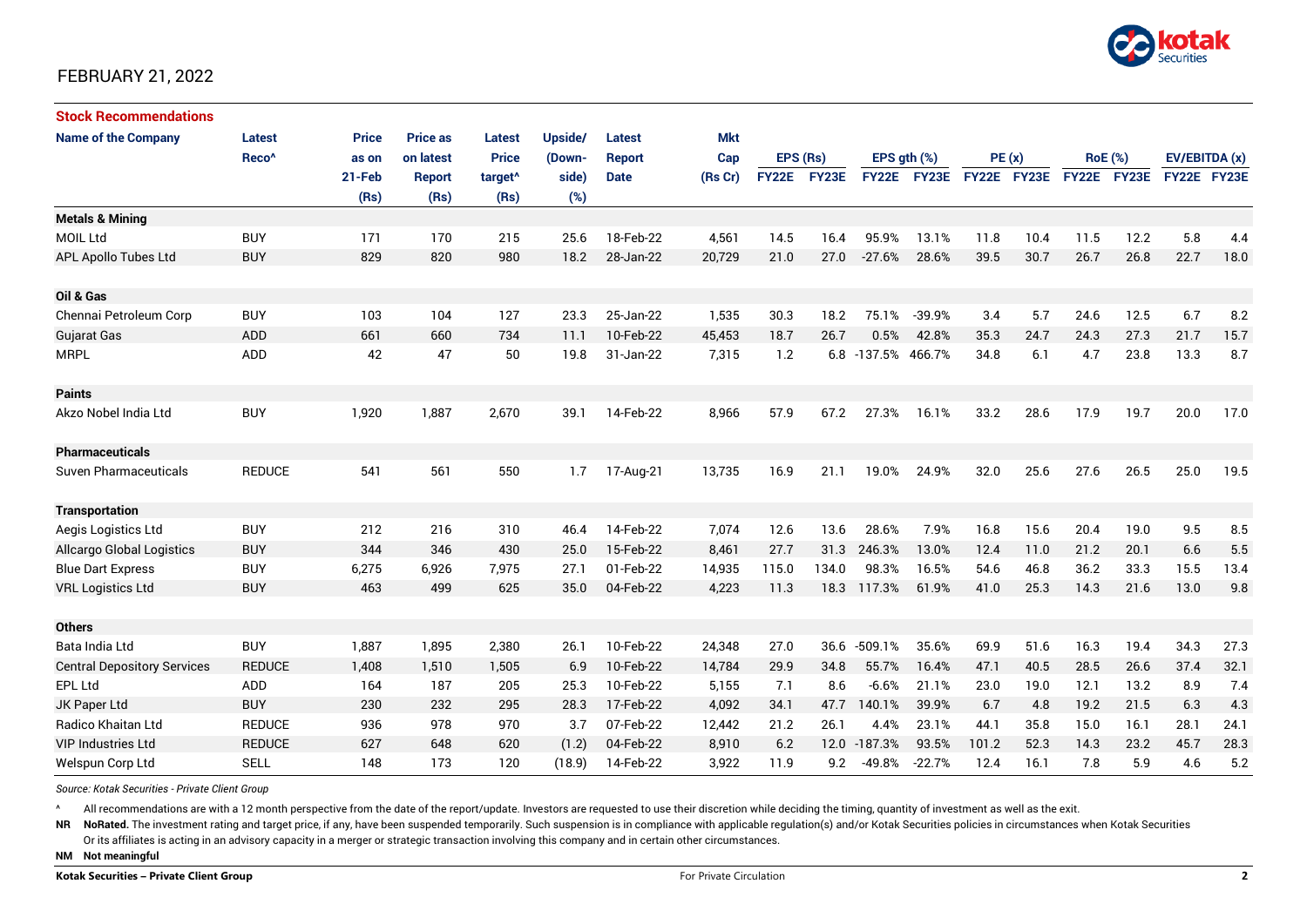

### FEBRUARY 21, 2022

## **RATING SCALE (PRIVATE CLIENT GROUP)**

#### **Definitions of ratings**

| <b>BUY</b>       |   | - We expect the stock to deliver more than 15% returns over the next 12 months                                                                                                                                                                                                                                                                                                                                                     |
|------------------|---|------------------------------------------------------------------------------------------------------------------------------------------------------------------------------------------------------------------------------------------------------------------------------------------------------------------------------------------------------------------------------------------------------------------------------------|
| <b>ADD</b>       |   | - We expect the stock to deliver 5% - 15% returns over the next 12 months                                                                                                                                                                                                                                                                                                                                                          |
| <b>REDUCE</b>    |   | - We expect the stock to deliver -5% - +5% returns over the next 12 months                                                                                                                                                                                                                                                                                                                                                         |
| <b>SELL</b>      |   | - We expect the stock to deliver $\lt$ -5% returns over the next 12 months                                                                                                                                                                                                                                                                                                                                                         |
| <b>NR</b>        |   | - Not Rated. Kotak Securities is not assigning any rating or price target to the stock.                                                                                                                                                                                                                                                                                                                                            |
|                  |   | The report has been prepared for information purposes only.                                                                                                                                                                                                                                                                                                                                                                        |
| <b>SUBSCRIBE</b> |   | $-$ We advise investor to subscribe to the IPO.                                                                                                                                                                                                                                                                                                                                                                                    |
| <b>RS</b>        |   | - Rating Suspended. Kotak Securities has suspended the investment rating and price target for this stock, either because there is not a sufficient fundamental basis for determining, or there<br>are legal, regulatory or policy constraints around publishing, an investment rating or target. The previous investment rating and price target, if any, are no longer in effect for this stock and<br>should not be relied upon. |
| <b>NA</b>        |   | $-$ Not Available or Not Applicable. The information is not available for display or is not applicable                                                                                                                                                                                                                                                                                                                             |
| <b>NM</b>        |   | - Not Meaningful. The information is not meaningful and is therefore excluded.                                                                                                                                                                                                                                                                                                                                                     |
| <b>NOTE</b>      | - | Our target prices are with a 12-month perspective. Returns stated in the rating scale are our internal benchmark.                                                                                                                                                                                                                                                                                                                  |

### **FUNDAMENTAL RESEARCH TEAM (PRIVATE CLIENT GROUP)**

| <b>Shrikant Chouhan</b>                                                                                | <b>Arun Agarwal</b>                                                                                             | <b>Amit Agarwal, CFA</b>            | <b>Hemali Dhame</b>      |
|--------------------------------------------------------------------------------------------------------|-----------------------------------------------------------------------------------------------------------------|-------------------------------------|--------------------------|
| <b>Head of Research</b>                                                                                | Auto & Auto Ancillary                                                                                           | <b>Transportation, Paints, FMCG</b> | Banking & Finance        |
| shrikant.chouhan@kotak.com                                                                             | arun.agarwal@kotak.com                                                                                          | agarwal.amit@kotak.com              | Hemali.Dhame@kotak.com   |
| +91 22 6218 5408                                                                                       | +91 22 6218 6443                                                                                                | +91 22 6218 6439                    | +91 22 6218 6433         |
| Jatin Damania                                                                                          | Purvi Shah                                                                                                      | <b>Rini Mehta</b>                   | K. Kathirvelu            |
| Metals & Mining, Midcap                                                                                | Pharmaceuticals                                                                                                 | <b>Research Associate</b>           | <b>Support Executive</b> |
| jatin.damania@kotak.com                                                                                | purvi.shah@kotak.com                                                                                            | rini.mehta@kotak.com                | k.kathirvelu@kotak.com   |
| +91 22 6218 6440                                                                                       | +91 22 6218 6432                                                                                                | +91 80801 97299                     | +91 22 6218 6427         |
| <b>Sumit Pokharna</b><br>Oil and Gas, Information Tech<br>sumit.pokharna@kotak.com<br>+91 22 6218 6438 | Pankaj Kumar<br><b>Construction, Capital Goods &amp; Midcaps</b><br>pankajr.kumar@kotak.com<br>+91 22 6218 6434 |                                     |                          |

#### **TECHNICAL RESEARCH TEAM (PRIVATE CLIENT GROUP)**

| <b>Shrikant Chouhan</b>    | <b>Amol Athawale</b>    |  |
|----------------------------|-------------------------|--|
| shrikant.chouhan@kotak.com | amol.athawale@kotak.com |  |
| +91 22 6218 5408           | +91 20 6620 3350        |  |
|                            |                         |  |

#### **Sayed Haider** Research Associate [sayed.haider@kotak.com](mailto:sayed.haider@kotak.com) +91 22 62185498

#### **DERIVATIVES RESEARCH TEAM (PRIVATE CLIENT GROUP)**

+91 22 6218 5497 +91 33 6615 6273

**Sahaj Agrawal Prashanth Lalu Prasenjit Biswas, CMT, CFTe** [sahaj.agrawal@kotak.com](mailto:sahaj.agrawal@kotak.com) [prashanth.lalu@kotak.com](mailto:prashanth.lalu@kotak.com) [prasenjit.biswas@kotak.com](mailto:prasenjit.biswas@kotak.com)